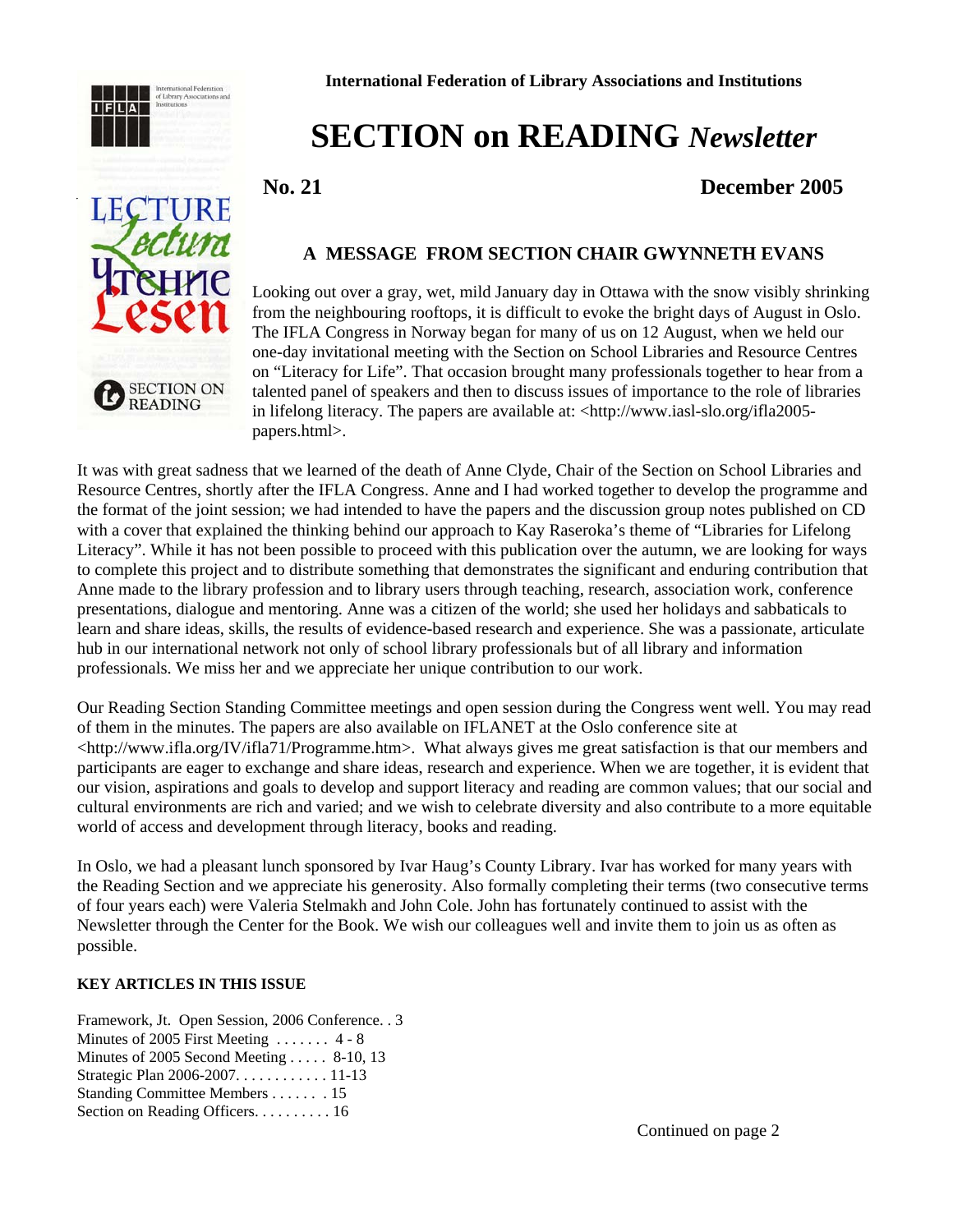#### **Chair's Message continued**:

As we announced in Oslo, Kay Raseroka signed a formal agreement of partnership in Zagreb with the presidents of the International Reading Association (IRA) and the International Board on Books for Children (IBBY). I have been asked to chair a group of Section chairs who will analyze what this agreement means in practical, concrete terms. How shall we work together; how shall we share our interests in research, policy, publications? Are there things we can do together that can not be done separately? We shall inform you of the decisions, once the Professional Committee has had the opportunity to read the report and recommendations of the group.

Partnerships are a significant way of achieving common goals. A group of IRA and IFLA members are working together on a research project to identify best practice and effective campaigns to increase the culture of literacy within a society. We are using Global Learning Network. You will find it interesting to visit this site: <http://www.glp.net/GLPNetPortal/portal/cn/DefaultContainerPage/Guest>. If you wish to join the group, you will want to write James Wile at  $\langle$  jwile@reading.org> or me at  $\langle$  gwynnethevans@sympatico.ca>.

The Reading Section will host a joint session on Family Reading at the Seoul WCIC with the Section on Libraries for Children and Young Adults. We shall also have an off-site session, entitled: Story Showcase and Exhibition of Korean Picture Books: The Historical Review at the National Library for Children and Young Adults.

Many of the Section members are very involved with children and young adults, while others work in adult literacy and reading promotion. We have evidence that family literacy programmes are a means of bridging the gap between the young and their parents and caregivers. From Latin America, I received a paper prepared for presentation at the Frankfurt Book Fair. The Columbian programme was inspired by the British Programme Bookstart (<http://www.bookstart.co.uk/index.php4>) but it has been adapted to local circumstances and different partners. Such examples are very useful for us to know; they lead each of us to think and act both globally and locally. By increasing the links, knowledge and understanding of those working with literacy and reading, we are contributing to the UNESCO Decade of Literacy and Reading For All.

Some of you may know that the IRA and its African associations have been hosting a biennial Pan-African conference on Reading for All. The last conference was hosted by Swaziland. Dr. J. Thuli Nhlengetfwa's summary of that gathering may be found at: <http://www.reading.org/association/outreach/africa.html>. The next Pan-African Conference will take place in Ghana in August 2007. IFLA will meet that year in Durban, South Africa.

I encourage you to send Briony Train (<br/>b.train@sheffield.ac.uk>) information on some of your new programmes, Web sites, publications etc. We want to know what you are doing. And do not forget to go to: <http://soe.cl.uh.edu/writing\_project/> to "Celebrate Reading Worldwide: An Interactive Calendar of Reading Promotions**."** This is a Reading Section project, led by Dr. Maureen White; there is a link from our Web site at: <http://www.ifla.org/VII/s33/index.htm>.

Gwynneth Evans Chair, Reading Section and Division VII, Education and Research #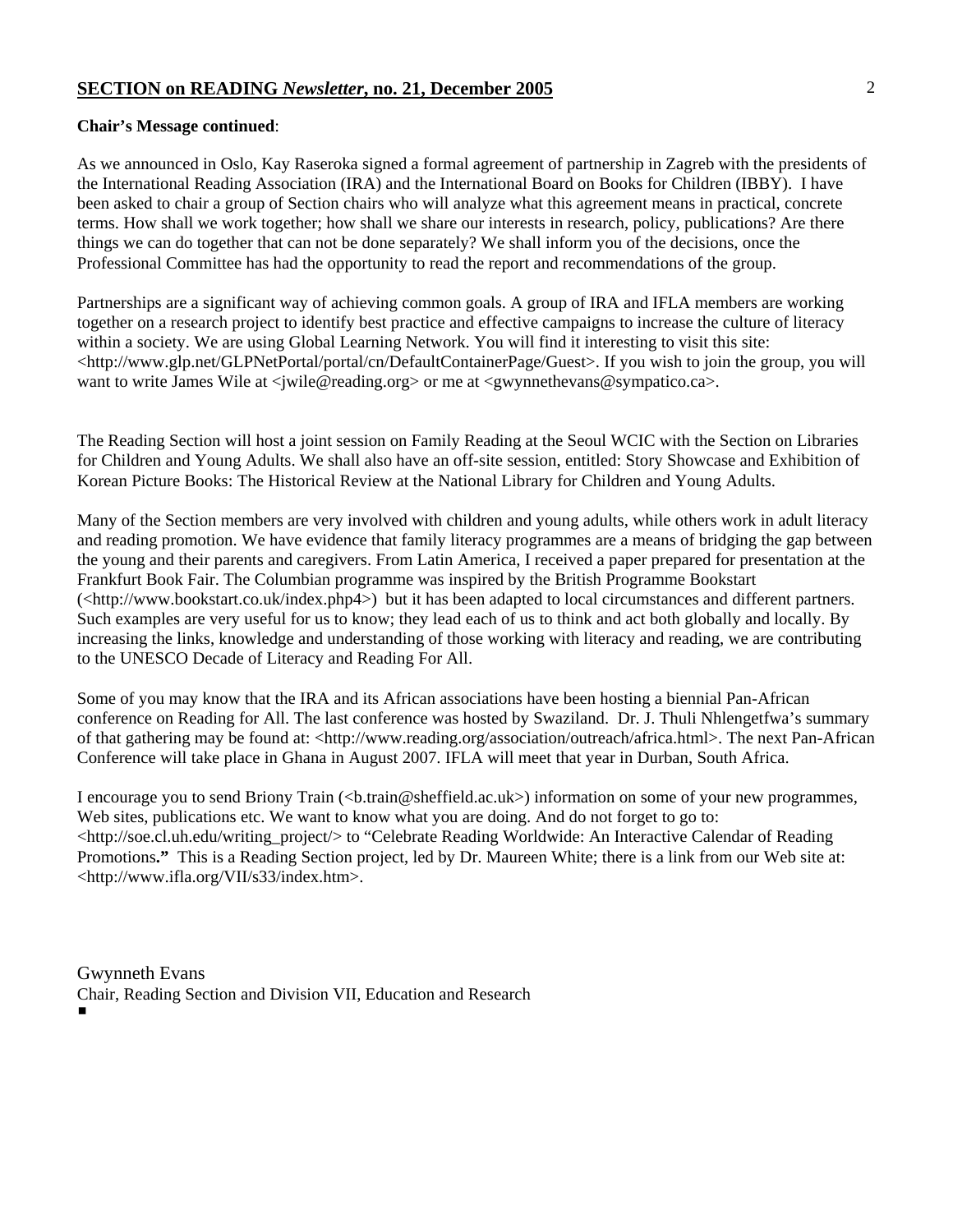**72nd IFLA General Conference, Seoul Korea 20-24 August 2006** 

## **FRAMEWORK FOR THE JOINT OPEN SESSION OF THE LIBRARIES FOR CHILDREN AND YOUNG ADULTS AND READING SECTIONS**

The Reading Section and the Libraries for Children and Young Adults Section of IFLA are hosting a joint session in Seoul, South Korea. The general theme for the session is Family Reading. This theme is linked to the overall theme of the 2006

World Library and Information Congress "Libraries: Dynamic Engines for the Knowledge and Information Society" and to President Byrne's theme of "Partnerships".

## **Aims:**

- To reflect priorities, concerns and interests of the Reading and Children's Sections
- To reflect the needs and interests of Korean Libraries and Librarians
- To provide a focus on Family Reading

## **Programme Outline:**

- 1. *An overview of family reading in Korea*  Young Sook Song - 3 minutes  $(20 + 10 \text{ Qs})$
- 2. *An overview of public policies supporting family reading around the world*  Representative of IRA - 20 minutes  $(15 + 5 \text{ Qs})$
- 3. *Family Reading Research from around the world*  Briony Train - 30 minutes  $(20 + 10 \text{ Qs})$
- 4. *Best Practice in Family Reading around the world* Four 15-minute sessions from four different continents (each  $10 + 5$  Os). These to be slotted in between the other sessions, throughout the programme.
- 5. *Storytelling/Music/Dance Performance* A short session to act as a break in the programme, and also as a 'taster' for 6 below. Possible refreshments during the break.
- 6. An off-site programme in the National Library for Children storytelling, an exhibition and other activities.

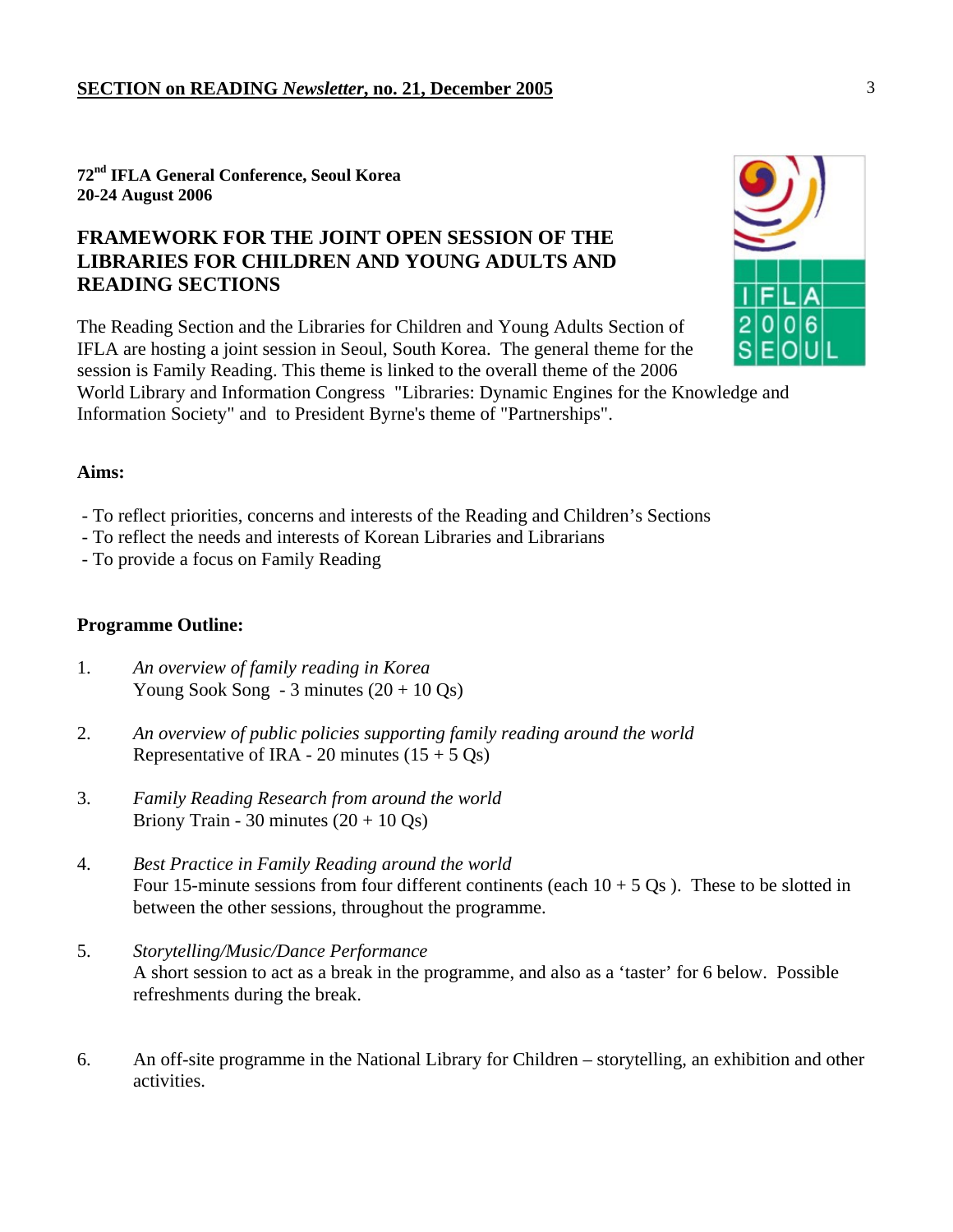## **SECTION ON READING MINUTES OF THE FIRST MEETING OF THE STANDING COMMITTEE Oslo, Norway - 13 August 2005**

| $\sum$      |
|-------------|
| IFLA        |
| 2005        |
| <b>OSLO</b> |
|             |

*Other Visitors*: Yvonne Appiah, Barbara Combes, Maria Costa, Corrado DiTillio, Elke Dreisbach, Mercedes Falconi, Domi Kim, Lisa Krolak, Clemencia Montalvo.

## **1. Introduction of Members, and apologies for absence:**

Gwynneth Evans welcomed all participants, who briefly introduced themselves. Apologies had been received from Leikny Haga Indergaard.

## **2. Approval of the Agenda:**

The agenda, as printed in Newsletter No. 20 (August 2005), was approved. (*Proposed:* Cindy Lombardo, *Seconded:* Briony Train)

## **3. Approval of the Minutes (Buenos Aires Conference, August 2004):**

The minutes were approved (*Proposed:* John Cole, *Seconded:* Maureen White)

## **4. Election of Officers:**

Gwynneth Evans was re-elected Chair/Treasurer of the Section (*Proposed:* Cindy Lombardo, *Seconded:* Briony Train).

Alec Williams was re-elected Secretary of the Section (*Proposed:* John Cole, *Seconded:* Maureen White)

Briony Train was confirmed as Information Officer for the Section.

John Cole offered to continue as Newsletter Editor, but asked for an 'apprentice', who could begin to take over the work. *Note: No name given at the time – please contact John if you can help in this way*. Clemencia Montalvo and Elsa Ramirez both promised contributions to the Newsletter.

## **5. Review of the Strategic Plan:**

Gwynneth Evans gave an update on all the points of the Strategic Plan. [Numbered references are to paragraphs in the 2004-2005 plan as presented on pp. 9-10 of Newsletter No. 20; for the 2006-2007 Strategic Plan, see pp. 11-13 in this issue.]

a) (1.1) The German translation of our brochure *Library-based Literacy Programs: some practical suggestions* is now on the Reading Section Web site. Electronic copies of the Malay and Russian translations have still not been supplied. Rob Sarjant has been investigating a Swahili version.

Continued on page 5

ര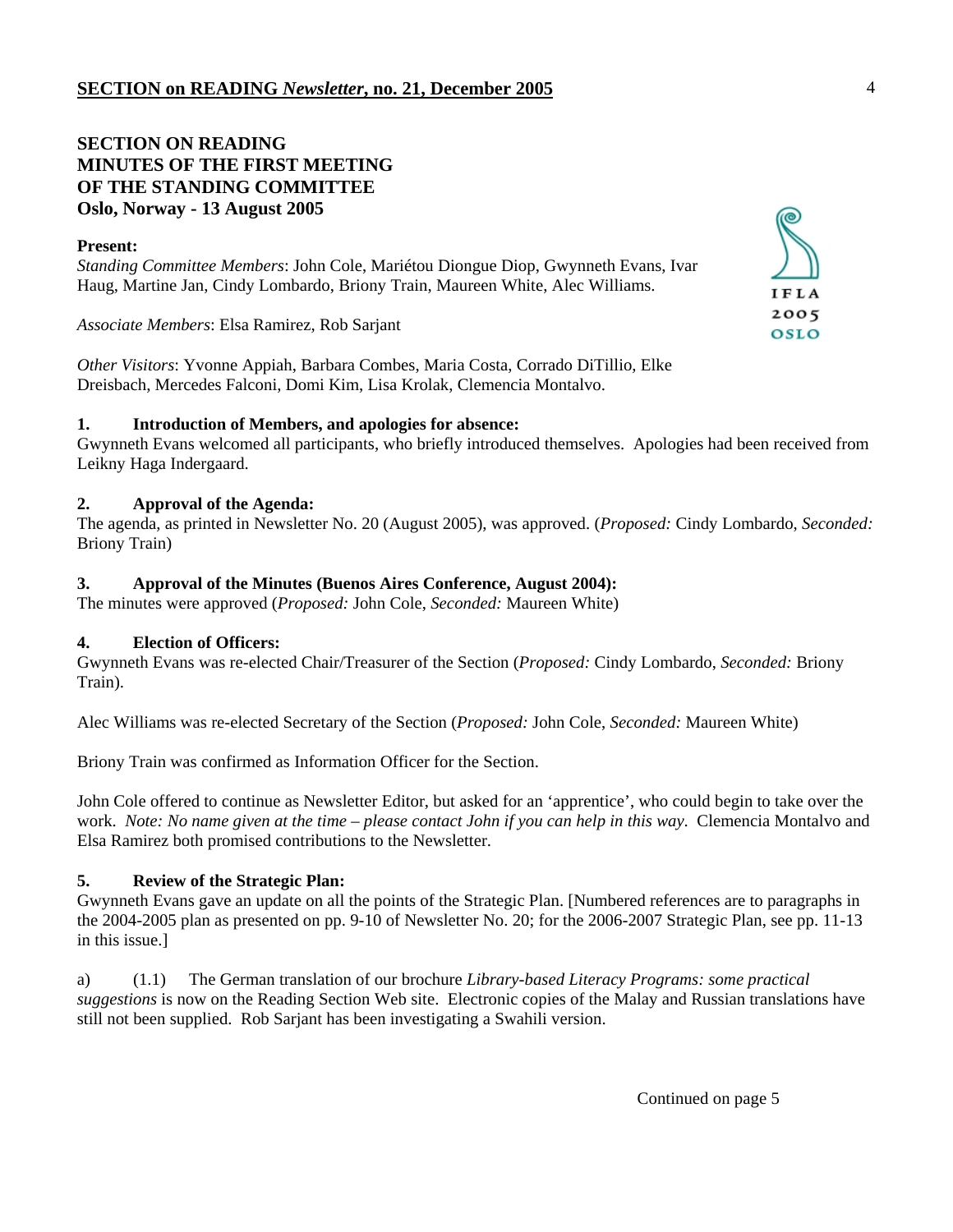#### **First Meeting Minutes continued**:

b) (1.2) Plans for marking the UN Decade of Literacy are still continuing. The Newsletter normally carries some information and references.

c) (1.3) John Cole gave an update on the expansion of the *Centres for the Book* project. He had met with Russian colleagues in May, and there were now 36 centres in Russia. He suggested a joint report, together with Maria Vedenyapina, at our next meeting.

Gwynneth Evans reported on a meeting at Easter at the new *Centre for the Book* in Capetown, South Africa. Staff of the Centre exchanged views on reading practices and publishing for children with Gwynneth, and another Canadian, Kathy Knowles, Executive Director of OSU Children's Library Fund in Ghana (see <http://www.osuchildrenslibraryfund.ca>). Each party shared copies of books and training materials to stimulate local publishing and reading promotion. Gwynneth also noted the topic of book donations, as reported on recently by UNESCO in their *Book Donations for Development* guide by Mauro Rosi (see <http://www.codecan.org/english/donations.html>), a publication to which she had contributed.

d) (1.4) Web site developments are noted as part of Briony Train's report, below.

e) (2.1) The exciting partnership between IFLA, IBBY (the International Board on Books for Young People) and the IRA (International Reading Association) signed by IFLA President Kay Raseroka during an international reading conference in Croatia was noted; the Reading Section hopes to be further involved in the resulting work.

f) (2.2) The Oslo Pre-Conference Event would be reported on later in the meeting.

g) (2.3) There would be no Reading Section speaker in the Division VII programme this year (but note *Recruitment and Careers* Session (No. 89) on Monday 15th August)

h) (2.4) The planning of this Pre-conference Event had been successfully completed.

i) (2.5) An English and Russian bi-lingual handbook with good ideas for reading promotion had been recently planned in St Petersburg, John Cole reported. The British Council was now a partner in this venture. A meeting was due in December, and publication was planned for 2006.

j) (3.1) Attempts have been made to extend the research methodology of our *Survey of Reader-Centred Services in Public Libraries* (see: http://www.ifla.org/VII/s33/project/irs.htm) to Spanish and Russian-speaking libraries. Elsa Ramirez is to talk with Briony Train and Gwynneth Evans about this matter, later in the present conference.

k) (3.2) Gwynneth Evans called for all news of research to be submitted to Briony Train, so that it could be promoted on the Web site.

l) (3.3) All the Reading Section's papers since 1993 are now together on IFLANET.

m) (3.4) The proposed joint research project with the IRA (on identifying the hallmarks of literate societies) was discussed. Lisa Krolak mentioned a paper she had done on the evaluation of the impact of libraries on literacy. Continued on page 6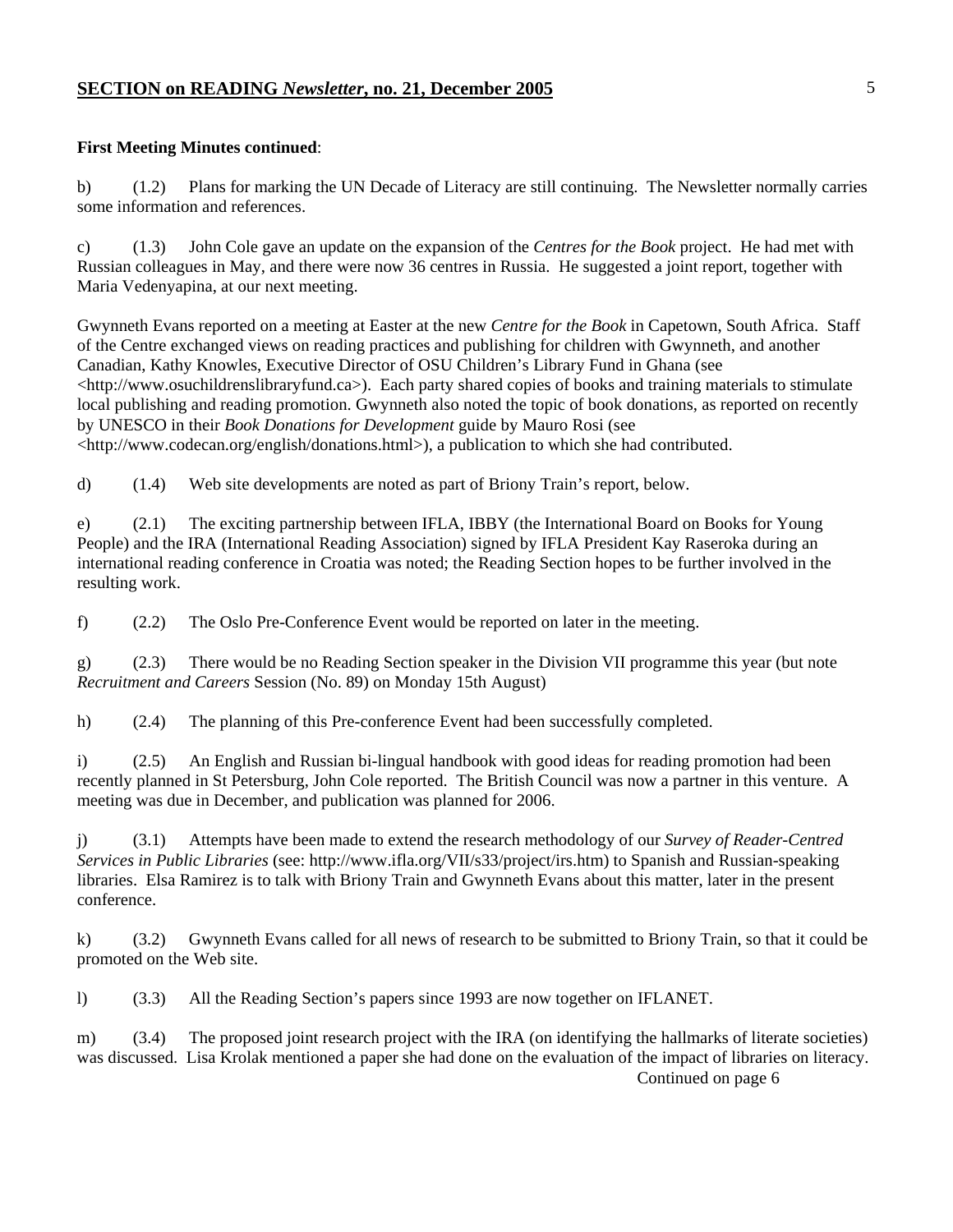## **First Meeting Minutes continued:**

She is having problems tracing impact measurements for public library services, and in the ensuing discussion she was offered suggestions from Elsa Ramirez, Barbara Coombs, Yvonne Appiah, Briony Train, and Maureen White, about research in Ghana, Mozambique, Ireland and the USA. The exchange reinforced the importance of sending references to Briony Train (see k above).

## **6. Report from the Chair:**

Additional comments from the Chair are contained within the Strategic Plan report, item 5 above.

## **7. Report from the Treasurer:**

Funding had been obtained from the IRA for production of the Spanish language version of the brochure, so the Section has a small amount of money still in the bank.

Elsa Ramirez suggested that support from the IFLA ALP Core Programme, through the South American Section, may be available if the Reading Section does work relating to the survey of reader-centred services in public libraries.

## **8. Reports from the Secretary, the Information Officer and the Newsletter Editor:**

## *From the Secretary:*

Alec Williams reported on his contribution to planning the Pre-Conference Event; he had assisted with chairing discussion groups, and would be typing up the results of all groups.

Alec also reported on current membership of the Reading Section, and noted that Rustem Aygistov, Ivar Haug and Catharina Stenberg would reach the end of their terms of office this year. He welcomed Leikny Haga Indergaard from Norway to membership of the Section – she would be attending the second meeting on 19th August.

Thomas Quigley's term as Associate Member ended this year

## *From the Information Officer:*

a) Papers from the Open Session: Briony Train noted that in addition to English, the call had been translated into French, German, Russian, and Spanish this year. There was a good response to the call – more focussed than in previous years – and the quality of submissions was high. Only one French language paper had been submitted.

The final choice had been papers from Norway (Morten Haugen), Thailand (Supanee Varatorn), Barcelona (Maria Carme Galve Montore) and the UK (Robert Sarjant). Supannee Varatorn was unable to attend to present the Thailand paper, but this was now on the Section's website (see:< http://www.ifla.org/IV/ifla71/papers/138e-Varatorn.pdf>). All the papers are available in French translations.

- b) Section Web site: Briony reported that:
	- the conference papers are now up on the Web site
	- many new Web site links have been added
	- all websites mentioned in the Pre-conference Event have been added
	- new publications have been added but more are needed.

Briony asked members to look at the Web site, and consider any additions or improvements. She stressed that if urgent items are to appear on the site, at least two weeks notice is needed. Clemencia Montalvo suggested a link with the CERLALC site *(this has been done)*.

Continued on page 7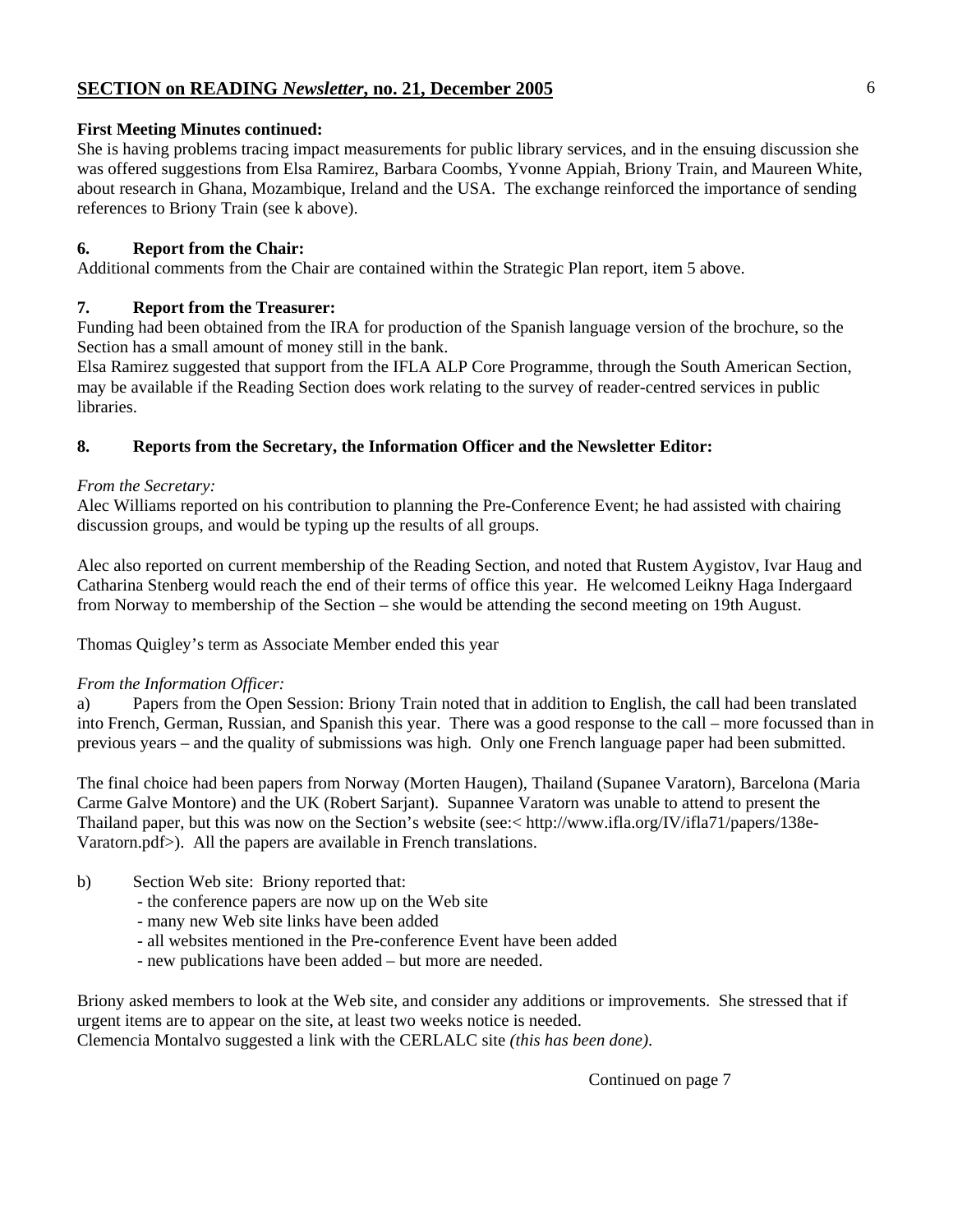#### **First meeting minutes continued:**

#### *From the Newsletter Editor:*

John Cole congratulated Briony on all her work on the Web site, and confirmed that all newsletter issues are now up on the site.

Alec Williams mentioned that he had taken photographs at the Pre-conference Event, which he would pass on to the Newsletter Editor. He asked for any further photographs taken by members to be similarly forwarded.

## **9. Report on the Pre-conference Invitational Event, on 12th August:**

Gwynneth Evans had quickly examined the evaluation reports, and there had been very strong positive feedback. John Cole thanked Gwynneth, adding that he thought it the most successful Pre-Conference Event the Section had done.

The event would be followed up by:

- a link being made from the IASL Web site (see: <http://www.iasl-slo.org/ifla2005-papers.html>) to the Reading Section site on IFLANET
- the discussion group reports being sent to participants, and the IASL Web site

- a report based on the papers, and the evaluation, being sent to the Professional Committee.

#### **10. Section Projects:**

a) Maureen White reported on the *Reading Celebrations Calendar* project, describing the structure of the calendar, and recommending that members see it at the poster session.

b) Mariétou asked about events she had reported from French-speaking Africa, and Gwynneth and Alec offered to check receipt of these *(later confirmed)*. Lisa promised to send a link to the UNESCO 'Aladin' Web site (see: <http://www.unesco.org/education/aladin>), to Briony.

#### **11. Programme for Oslo:**

All the papers had been mounted on the Web site, and were on the CD-ROM version of the conference. Members were invited to attend the section's open session, *Libraries, Literacy and Partnerships: Voyages and Discoveries*, at 1.45pm on 16 August, at the Folketshus Kongressenter building.

## **12. UN Literacy Decade: Continuing involvement:**

The section was continuing to play a part in this, and Gwynneth referred members to Gayner Eyre's paper from the Pre-Conference Event, outlining the state of literacy today (see: <http://www.iasl-slo.org/ifla2005-eyre.doc>).

## **13. Any Other Business:**

a) Elsa Ramirez praised the Pre-Conference Event, which she had enjoyed. She also mentioned databases which she is presently compiling – one on reading and libraries as featured in movies, and one on reading and libraries as featured in literature.

b) Martine Jan also added her congratulations for the Pre-Conference Event, and reported on new plans for reading in her mediathèque.

c) Barbara Combes reported on a conference on School Libraries to be held in October, a Books for Babies programme at local libraries, and a doctoral student who was working on a thesis about reading.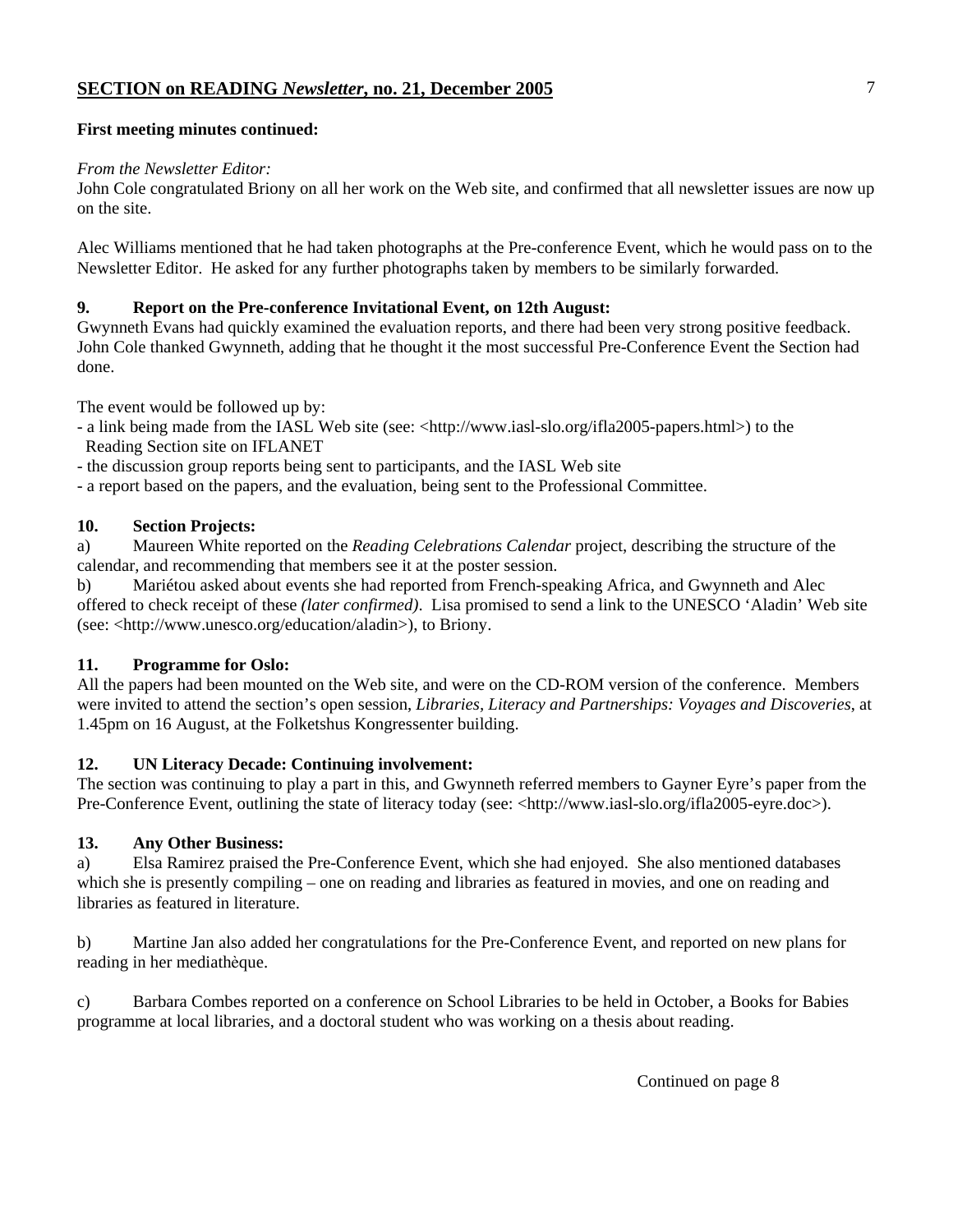## **First Meeting Minutes continued:**

d) Yvonne Appiah reported on reading promotions around the world, including a Reading Week in Mali, Kenyan Donkey Libraries, and Boat Libraries in Central America. A Canadian video had recently spotlighted unusual rural library services.

e) Elke Dreisbach promised to write a report on the Pre-Conference Event for a German journal.

f) Mariétou Diongue Diop reported on a new library initiative in Senegal, for which volunteers would provide the staffing. She is currently training her students in the importance of reading, and is working to integrate libraries and reading in all sections of the library studies curriculum.

g) Elizabeth Carvalho (from IFLA's *Latin American and the Caribbean* Section) attended briefly at the end of the meeting, and asked for further co-operation between her section and the Reading Section.

## **14. Close**

There being no other business, the meeting closed, and members joined together in a nearby restaurant for an informal lunch. The Section wishes to thank Ivar Haug and his Library Service for their generous hospitality.

Alec Williams October 2005 ###### **SECTION ON READING MINUTES OF THE SECOND MEETING OF THE STANDING COMMITTEE Oslo, Norway - 19 August 2005**

Present:

Standing Committee Members: John Cole, Mariétou Diongue Diop, Jérémie Desjardins, Gwynneth Evans, Leikny Haga Indergaard, Cindy Lombardo, Martine Jan, Briony Train, Alec Williams**.** 

Associate Members: Elsa Ramirez, Lisa Krolak.

Other visitors: Corrado Di Tillio (Italy), Alim Garga (Cameroon), Martina Dragija Ivanovic (Croatia), Samia Kamarti (Tunisia), Ahmed Ksibi (Tunisia), Clemencia Montalvo (Colombia), Gertrude Kayaga Mulindwa (Uganda), Irina Romanova (Russia), Jofrid Karner Smidt (Norway), Valeria Stelmakh (Russia), Catharina Stenberg (Sweden), Dato Zawiyah Baba (Malaysia).



#### **1. Introduction of Members, and Apologies for Absence**:

Gwynneth Evans welcomed all participants, who briefly introduced themselves. Apologies had been received from: Ivar Haug, Elke Dreisbach, Robert Sarjant (UK), Maureen White (USA).

## **2. Debriefing on Open Session**:

A total of 203 people attended the Section's Open Session on 16 August. Valeria Stelmakh had found it an excellent session, and other members added their congratulations.

All the papers are on the IFLA Web site (see: <http://www.ifla.org/IV/ifla71/Programme.htm, Session 118>), and many are translated into two languages.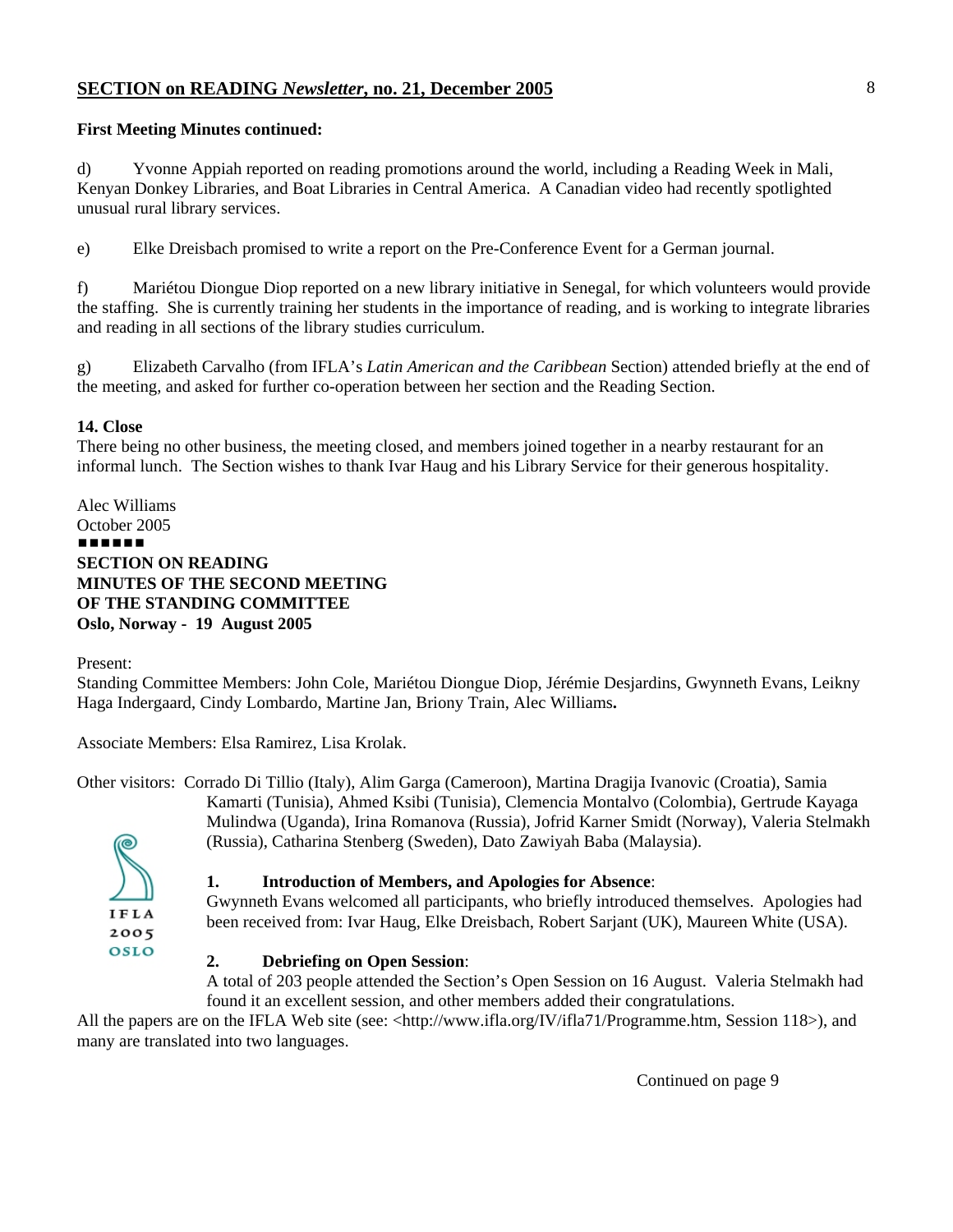#### **Second Meeting Minutes continued:**

John Cole added that, in the event, he felt that three presentations had been enough. Gwynneth Evans drew members' attention to other papers on reading that had been given during the conference for example, the one by Linn Ullmann on 18 August.

#### **3. Selection of Paper for possible publication in the IFLA Journal**:

The Section Officers proposed that Morten Haugen's paper, Reading and Non-Reading among male juvenile Norwegians, should be put forward. This was agreed.

## **4. Discussion of programmes for future conferences**:

#### **Seoul, 2006**:

Alec Williams outlined a draft proposal regarding Family Reading, which had arisen from a working group between the Reading and the Children's and Young Adults Sections. He circulated copies of the proposal, which suggested three main speakers (Young Sook Song from Korea, Jim Wile from the USA, and Briony Train from the UK), plus six short presentations on best practice from different continents.

Lisa Krolak supported the proposal, and offered material. Alim Garga also supported the theme. Marietou welcomed the theme, finding it very useful, but was concerned about the number of speakers required to cover every continent.

Leikny Indergaard was also concerned about the number of speakers.

Jérémie Desjardins asked if there would be a call for papers to provide speakers from different continents; he felt this would be useful, and was supported by Catharina Stenberg, Cindy Lombardo and Mariétou Diongue Diop. Gwynneth Evans assured members that the organisers would ask for simultaneous translation; the Reading Section has had simultaneous interpretation at its previous sessions.

Finally, the following points were agreed (subject to liaison with the C&YA Section):

- The number of continents featured should be reduced to four, with the Reading Section doing Africa and Latin America, and the Children's and Young Adult Section doing Europe and Asia.

- A call (or calls) for papers should be made (Mariétou offered to do this for the continent of Africa, but no action has yet been agreed on Latin America)

- Briony Train, since she is proposed as a speaker, would not be involved in producing a call in 2006.

Alec Williams agreed to take these comments back to the Children's and Young Adult Section, and to enquire how the proposal had been received in their Section meeting.

## **Durban, 2007**:

Gwynneth Evans reported on discussions with both the School Libraries Section and the Public Libraries Section. The possible theme of 'Library Materials and Initiatives to support the fight against HIV Aids' was suggested. The proposal would also involve colleagues from South Africa, along with publishers, the Centre for the Book, and others.

If all three sections were to bid for a session, it could comprise a total of six hours. Cindy Lombardo asked if this proposal could form the subject of a Pre-Conference Event; Gwynneth Evans said she would enquire about this.

Elsa Ramirez asked about the involvement of the IFLA Section on Women's Issues, the future of which is currently being discussed.

Cindy Lombardo suggested broadening the theme to health issues in general.

Valeria suggested the inclusion of something on the oral and written traditions.



Continued on page 10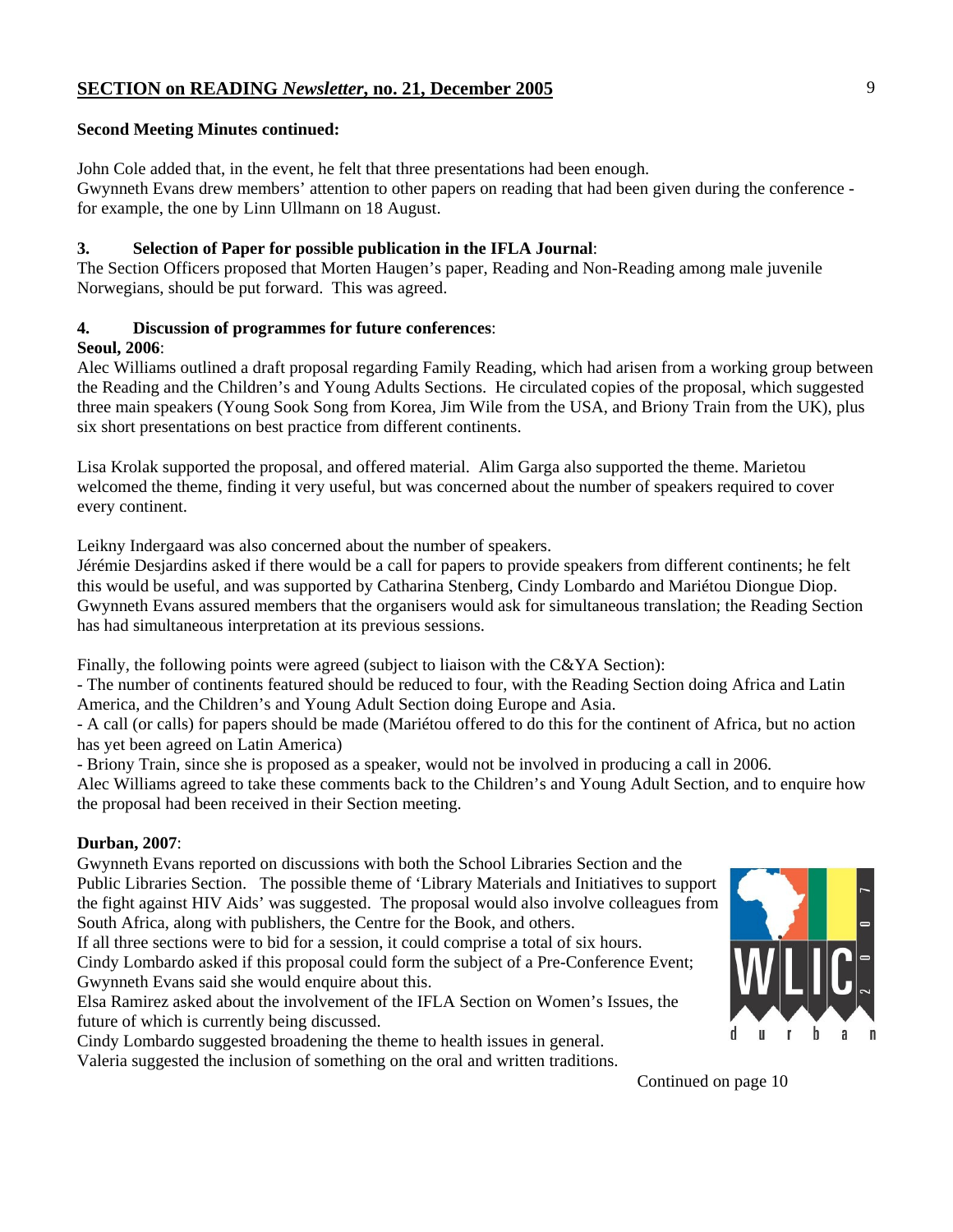## **Second Meeting Minutes continued:**

**Quebec, 2008**: A proposal had been received from Allan Kleiman of the American Library Association, about co-operating with the Reading Section to explore the subject of Library Services to an Aging Population.

## **5. Development of Section Priorities, 2005-2006:**

Gwynneth Evans conducted a discussion with members about possible priorities for the next year. Ideas that arose included:

Different Literacies – libraries' role in these, and mapping them for the 21st Century.

Conference planning

Take action on the results of the Pre-Conference (Gwynneth agreed to ask Norwegian colleagues about a CD-ROM and pamphlet)

Electronic Reading (supported by Valeria Stelmakh)

- A Reading society – what components comprise it? (This is the subject of the joint IRA/Reading Section research discussion)

## **6. Links with other sections:**

Sections suggested for future links included National Libraries, Collection Acquisition and Development, Management of Library Associations, Libraries in Parliaments, Marketing and Management, and the African and Latin American Sections.

Gertrude Mulindwa asked about links to other organisations, such as the IRA, and Gwynneth Evans replied, reporting on the recent Memorandum of Understanding between IFLA, IRA and IBBY. Contact with UNESCO was also suggested.

## **7. Section projects:**

a) The Reading Celebrations project: Alec Williams reported in Maureen White's absence, and drew members' attention to the excellent way in which this has now been developed, including a CD-ROM version, and posters. He thanked Maureen and her colleagues for all their work on the project. For the time being, the calendar will remain on the site of Maureen's University, with a link from the Reading Section site.

b) The Best Practice in Reading Promotion brochure: There was much discussion on this topic, with some speakers supporting a thematic approach (Cindy Lombardo, Irina Romanova), and others a regional one.

The bi-lingual English-Russian publication (see first Section Meeting, point 5(i) in the minutes) could provide a model.

Ahmed Ksibi, and other speakers, argued that appropriate illustrations (preferably in colour) were very important. This point had been well illustrated at the Pre-conference Event.

Gwynneth Evans proposed that initially this project be started as a pdf file on the IFLA Web site, with printing and design considered later, when material had been collected.

## **8. Reports from members**:

a) Gwynneth Evans presented certificates to Catharina Stenberg, Ivar Haug (given via Leikny Indergaard), and John Cole, for their service to the Reading Section.

b) Gwynneth also congratulated Valeria Stelmakh on her IFLA Honour, presented the day before, at the IFLA Council Meeting.

c) Gwynneth reported to members that she had been elected Chair of Division VII, and was congratulated by those present.

Continued on page 13

2008

CONGRÈS MONDIAL DES BIBLIOTHÈQUES ET DE L'INFORMATION : 4<sup>e</sup> congrès et assemblée générale de l'Ifla

**Ouebec** 

WORLD LIBRARY AND INFORMATION CONGRESS: **" IFLA GENERAL CONFERENCE AND COUNCIL**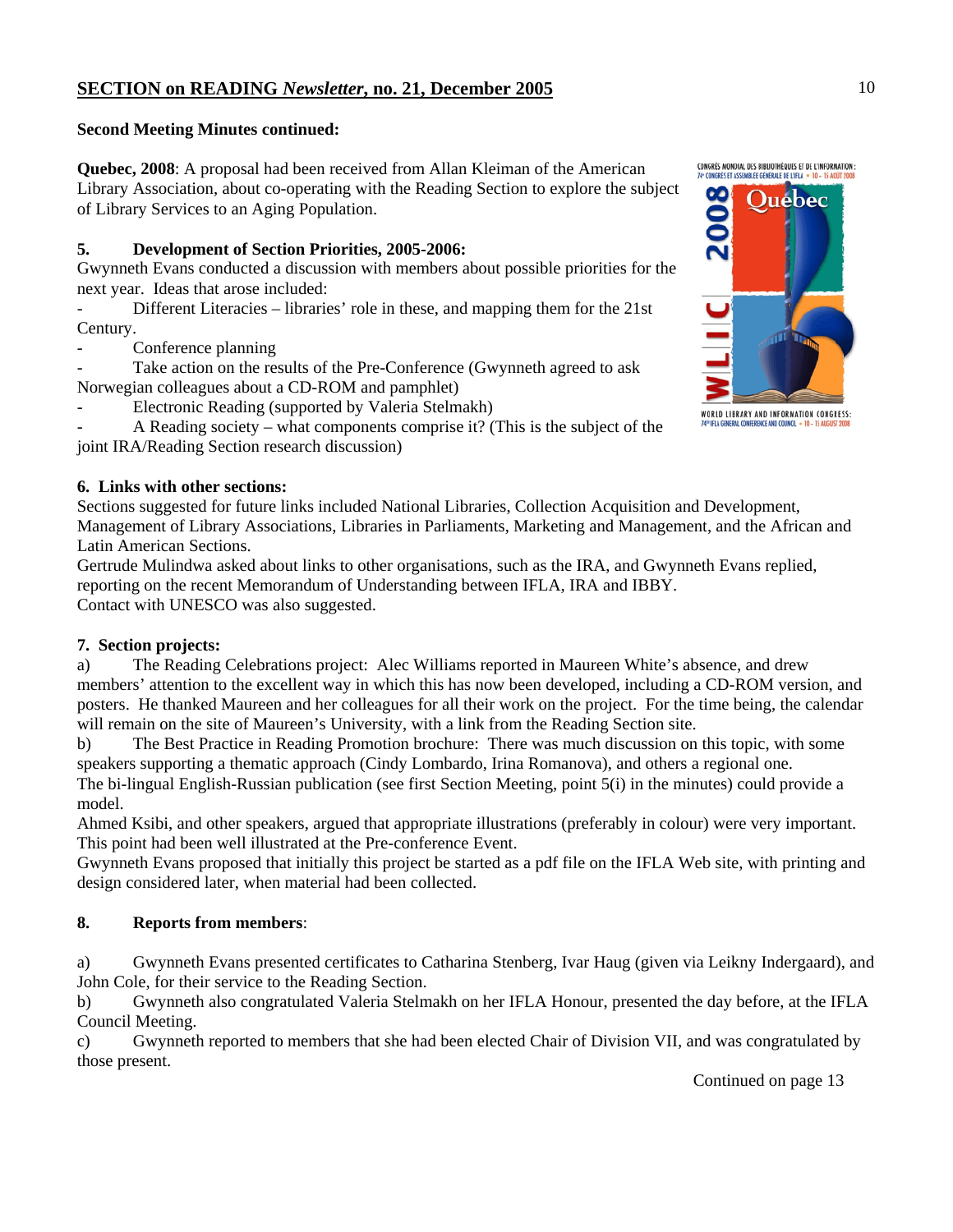## **SECTION ON READING STRATEGIC PLAN 2006-2007**

## **MISSION**

The Mission of the Reading Section is to assist IFLA in effectively fulfilling one of its key professional priorities: promoting literacy, reading, and lifelong learning**.** This priority is comprehensive in its understanding of literacy, from basic literacy to information literacy, and its comprehension of reading and of lifelong learning. (See the description of this priority)

In undertaking support for and coordination of activities related to literacy, reading and lifelong learning that increase the literacy of all people, the Reading Section recognizes the importance of former President Raseroka's theme for 2003-2005: Libraries for Lifelong Literacy and also the UN Decade of Literacy 2003-2012. It will contribute to plans to ensure the contribution of libraries to this Decade for approval by IFLA. It also incorporates the importance of partnerships, recognized as the theme of President Byrne for 2005-2007.

The nature of this professional priority ensures that strong programming related to research, education and training and best practice will, by extension, support the other priorities: supporting the role of libraries in society; defending the principle of freedom of information; preserving our intellectual heritage; developing library professionals; promoting standards, guidelines and best practices; representing libraries in the technological marketplace; providing unrestricted access to information; balancing the intellectual property rights of authors with the needs of users; and promoting resource sharing.

As literacy is the foundation of the work of all division and sections, the Reading Section welcomes the opportunity to work cooperatively, both within IFLA and beyond. It is pleased to act in an advisory and resource capacity to any group wishing to know more about the role of libraries in literacy and reading promotion programmes.

IFLA has organized all its activities within three Pillars: Society: Profession and Membership. The mandate of the Reading Section is both outwardly focused toward Society, but also supportive of both Profession and Membership.

## **GOALS:**

## **1. Help libraries worldwide develop projects and programmes that encourage and support literacy, reading, and lifelong learning**.

## **Actions**

**1.1** To distribute, demonstrate and promote the use of the brochure "Library-Based Literacy Programs: Some Practical Suggestions"; to promote its translation into all of IFLA's official languages and as many national languages, as possible; to make the translations accessible on the web; and, where possible, to support the printing of those in IFLA languages.

**1.2** To contribute to the development and implementation of a plan to be considered by the Governing Board to assist IFLA and its members to mark the UNESCO Decade of Literacy (2003-2012) and to ensure the contribution and recognition of libraries in research and the development and practice of literacy, information literacy and lifelong learning, taking into account the diversity of cultures, languages and economic and social circumstances, and supporting the theme "Libraries for Lifelong Literacy".

**1.3** To assist IFLA in the implementation of the formal Partnership Agreement with the International Reading Association (IRA) and the International board on Books for Young People (IBBY).

**1.4** To continue to develop, share the results, and possibly expand to other nations the "Book Centers" reading promotion project launched in 2001 by Russian and U.S. reading promoters with the support of the Open Society Institute. Continued on page 12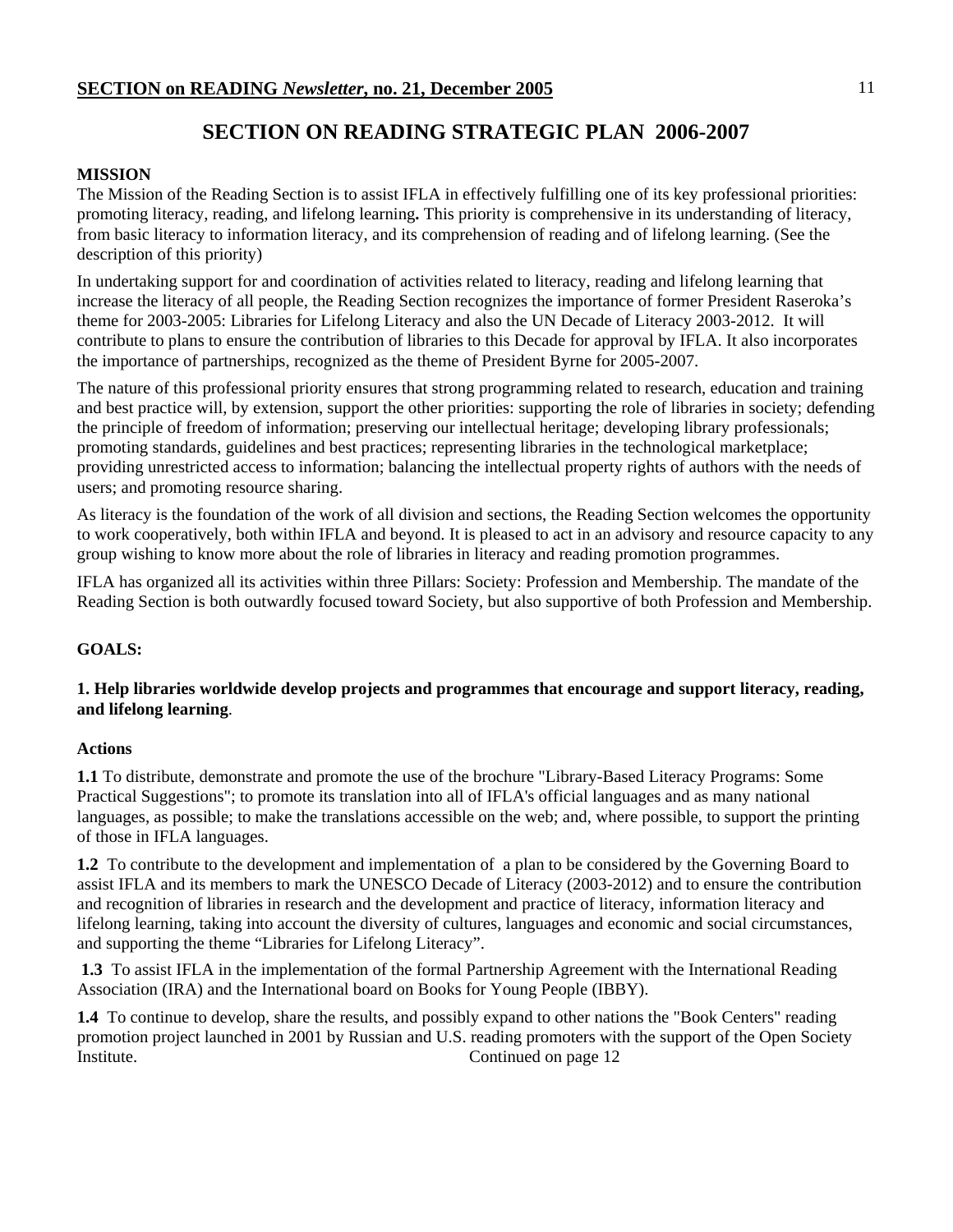## **2006-2007 STRATEGIC PLAN continued:**

**1.5** To serve, through IFLANET and with links to and with other Web sites, as a resource and advocate for information about literacy and reading promotion projects/programmes and events worldwide.

## **2. Through meetings, discussion, research, publications, and widespread dissemination of information on IFLANET, encourage a better understanding of reading, literacy, and book culture in specific cultural milieus**.

## **Actions**

**2. 1** To identify and encourage the sharing of research and best practices in the sponsoring of appropriate literacy and reading events and celebrations, in cooperation with other national and international cultural, literacy, and reading organizations (e.g., marking International Literacy Day (8 September) in cooperation with the International Reading Association and its national associations and the International Literacy Network; marking World Book and Copyright Day (23 April) in cooperation with UNESCO and its national commissions; and to honour specific achievements in the worlds of literacy and reading development in cooperation with the International Book Committee, the International Board on Books for Young People (IBBY) and other groups, such as the International Reading Association and its national/regional associations).

**2.2** To continue to support and maintain "Celebrate Reading Worldwide: An Interactive Calendar of Reading Promotions" begun in 2003 as a Reading Section project and coordinated at the University of Houston, Clear Water. **2.3** To plan an Open Session at the 2006 IFLA conference in Seoul, Korea, in cooperation with the Libraries for Children and Young Adults Section on the theme Family Reading and based on the General theme, Libraries: Dynamic Engines for the Knowledge and Information Society and to support other programmes related to this topic.

**2.4** To support and take part in Division VII's Programme, when the topic is relevant.

**2.5** To complete and disseminate the report and take appropriate actions related to Pre-conference Seminar in Norway, held on 12 August 2005, in conjunction with the School Libraries and Resource Centres Section.

**2.6** To promote, in cooperation with the Center for the Book in the Library of Congress, the Russian libraries and the British Council, a reading promotion "handbook" that illustrates and describes good ideas for promoting reading from around the world.

## **3**. M**onitor, promote, and disseminate research and research results about reading, readers, reading promotion, literacy, and library services to readers**.

## **Actions**

**3.1** Building on the Section's 2001-2002 survey of reader-centered services in public libraries, support extending the research and research methodology to Latin American libraries, in cooperation with the Latin American Section.

**3.2** To continue and strengthen the "Reports on Current Research in Reading and Literacy" column in the Section on Reading Newsletter.

**3.3** To ensure that the papers presented at the Reading Section's Open Session at the 2005 conference in Oslo are on IFLANET, with a link to the papers presented at the pre-conference on the IASL Web site, and to encourage the publication of the papers as widely as possible in relevant journals and newsletters.

Continued on page 13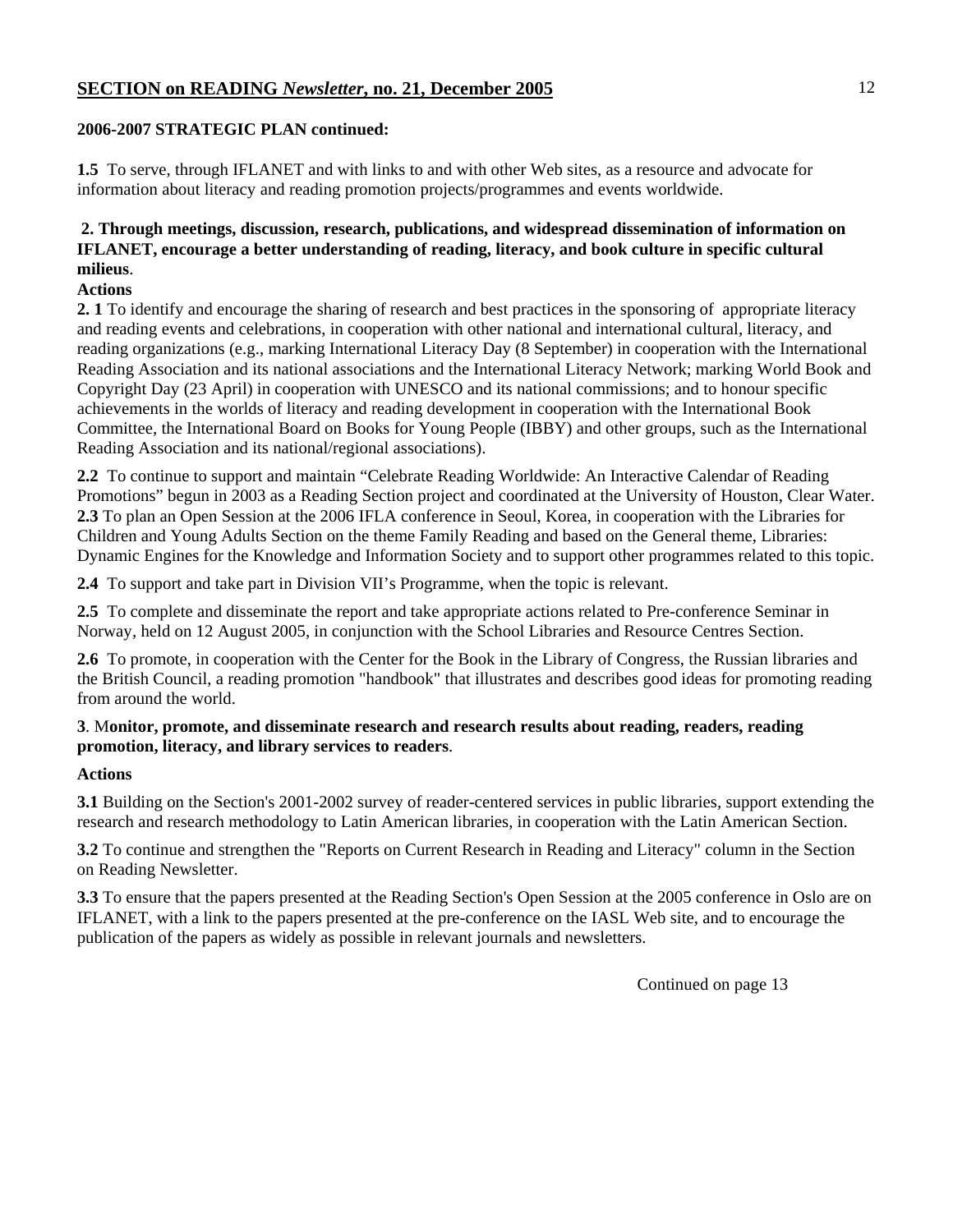## **2006-2007 STRATEGIC PLAN continued:**

**3.4** To continue the development and implementation of a joint research project with the International Reading Association (IRA) on the hallmarks of a literate environment to support the learning and practice of literacy and the love of reading and writing.

## **4. Increase membership on the Standing Committee and in the Section on Reading**.

## **Actions**

**4.1** To update and publish the Section's membership brochure on IFLANET in as many IFLA languages as possible, and, where feasible, to make print copies available.

**4.2** To increase the Section's visibility by cooperating actively with organizations outside IFLA, such as the International Reading Association and the International Board of Books for Children (IBBY) and with IFLA units that have similar interests.

**4.3** To publicize the Section's activities systematically and encourage more IFLA institutional members to join the Section on Reading. October 2005■

## **Second Meeting Minutes Continued:**

d) Valeria Stelmakh reported on further developments in Reading Centres in Russia, and on an International Festival on Children's Reading planned for October 2005. Irina Romanova added further details about this event, which would have Ludmilla Putina as its patron, and was expected to attract 10,000 people in total. The British Council was sending two speakers from the UK, Annie Everall (also on the IFLA Children's And Young Adult Section) and Miranda McKearney.

e) Catharina Stenberg reported on a reading network among library schools in Nordic countries.

f) Jofrid Smidt added his support to this, and emphasised the role of reading, given the rise of ICT in the curriculum.

g) Elsa Ramirez noted that reading was gaining in importance in the library education curriculum in Mexico.

h) Ahmed Ksibi reported on the coming Tunis phase of the World Summit on the Information Society (WSIS) (16 – 18 November 2005), including a meeting on Information Literacy (6 – 8 November), and a pre-summit conference in the Bibliotheca Alexandrina, in Alexandria (10 – 11 November).

i) Jérémie Desjardins reported on the National Authority on Public Libraries in Europe (NAPLE; see: <http://www.naple.info/index.htm>). Its second Conference "The Role of Public Libraries in National Policies of Developing a Knowledge Society" (Digitalization of Cultural Heritage and Implementation of Multiculturalism in Libraries), will be held in Supetar, Croatia, from 5 – 8 October 2005.

He also reported on the Federation of European Publishers (see: <http://www.fep-fee.be/eframprinc.htm>), a European-funded body with its origins in bookselling that is conducting a survey of reading promotion policies across Europe.

9. Any other business

There being no further business, the meeting closed.

Alec Williams

October  $2005$  $\blacksquare$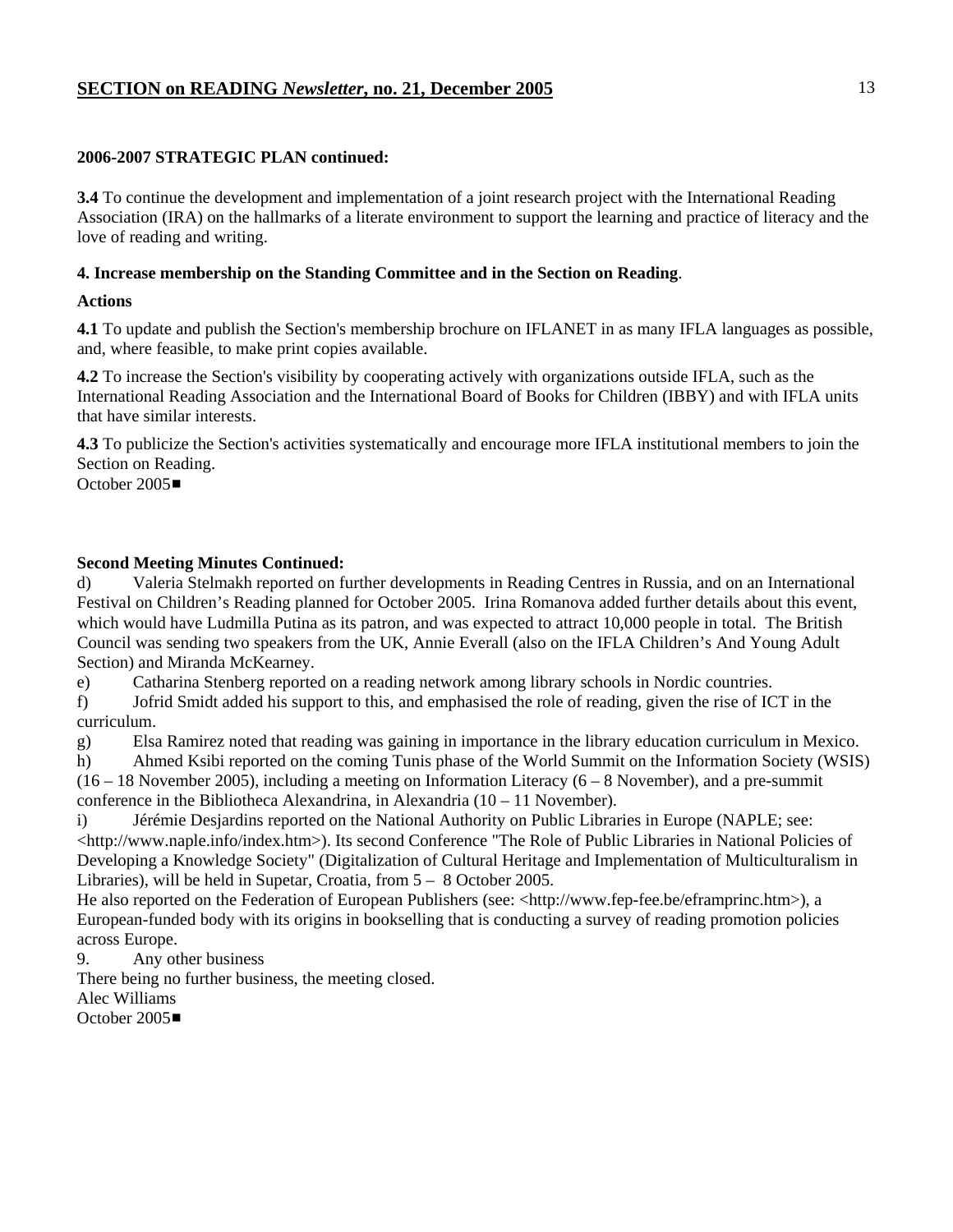## **WEB SITES OF INTEREST: THE INTERNATIONAL CHILDREN'S DIGITAL LIBRARY LAUNCHES REDESIGNED WEB SITE**

The Web site for the International Children's Digital Library (ICDL) at <http://www.icdlbooks.org> has undergone a total redesign and is now sporting a fresh, new look! At almost three years old, the ICDL had outgrown its old look and was ready for a complete makeover, but the changes made are more than just cosmetic. In addition to a bold new logo and attractive color scheme, viewers will find informative updates and enhanced functionality.

The new ICDL design is based on feedback from our volunteer ambassadors, advisors, and local community members, as well as research with our College Park Kidsteam.

It is now easier than ever to get involved with the ICDL as an ambassador to help introduce the ICDL to people all around the world, or as a translator to help make the Web site more accessible to a multi-language audience. Thanks to volunteers at the Semiotic Engineering Research Lab in Brazil, the Web interface is now available in Portuguese, bringing the count to ten interface languages, including Arabic, Chinese, English, French, Filipino/Tagalog, German, Hebrew, Persian/Farsi, and Spanish.

Users who choose to join the ICDL Library can also take advantage of new member features. By signing up for a my ICDL Account, users can not only select language preferences, they can now customize their personal bookshelves. The bookshelf feature allows registered users to save all their personal favorite ICDL books in one place. This provides a great way for teachers to create classroom profiles and select specific books for their classroom bookshelves that they want their students to read. Books saved on a personal bookshelf also have virtual bookmarks. The bookshelf remembers the last page a user read in each book on the shelf. Kids (and adults) can further customize their accounts with fun themes based on monsters that guard their bookshelves!

In addition, a full archive of past announcements has been compiled to reflect the ICDL's history and progress. Users can look back at how the ICDL has grown and evolved with news about our project research, collection development efforts, and technology advancements. With more than 800 books in the collection, representing 43 countries and 32 languages, the ICDL has attracted large audiences young and old worldwide. More than 500,000 unique visitors from 158 countries have accessed the ICDL to learn more about the project and view books in the collection. Looking ahead to the third anniversary of the International Children's Digital Library, the ICDL Research Team hopes that users will find the new Web site accessible and easy to navigate in order to continue serving our diverse audience of children and adults around the world.

**Contact** Mary Ramos, ICDL Press Coordinator, <icdl-info@cs.umd.edu>, 301/405-4197 (tel), 301/314-9145 (fax) #**OTHER WEB SITES TO VISIT:** 

Do you know a library programme that is eligible for a UNESCO Education prize? Learn more about them at: <http://www.unesco.org/education/html/prizes.shtml>.

Does your library celebrate International Days recognized by the UN system? Check the list at: <http://portal.unesco.org/en/ev.php-URL\_ID=7588&URL\_DO=DO\_TOPIC&URL\_SECTION=201.html>.

Do you know about the Bill & Melinda Gates Foundation's Global Libraries Programme. Read about it and the importance of partnerships at:< http://www.ifla.org/IV/ifla71/Programme.htm> (Session 104, Public Libraries and Partnerships).

Do you know about the international reading promotion partners of the Center for the Book in the Library of Congress? Visit the Center's Web site at: <http://www.loc.gov/loc/cfbook/> and click on Reading Promotion Partners.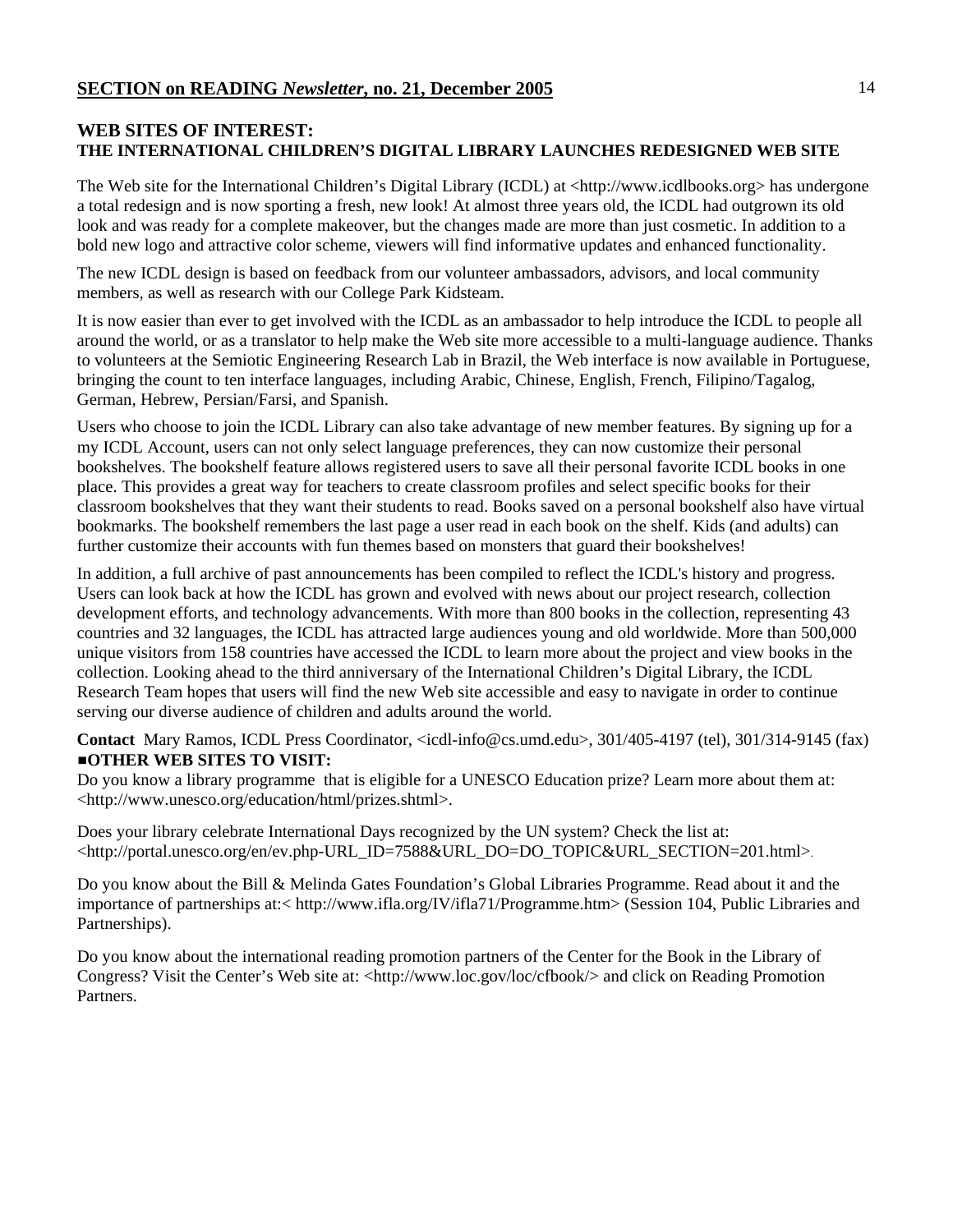## **IFLA SECTION ON READING STANDING COMMITTEE MEMBERS AND ASSOCIATE MEMBERS**

| Jeremie Desjardins    | France  | jeremie.desjardins@culture.gov.fr       | 2003-2007 |
|-----------------------|---------|-----------------------------------------|-----------|
| Marietou Diongue Diop | Senegal | mddiop@ucad.sn                          | 2003-2007 |
| Elke Dreisbach        | Germany | elke.dreisbach@uni-hamburg.de           | 2003-2007 |
| Gwynneth Evans        | Canada  | gwynnethevans@sympatico.ca              | 2003-2007 |
| Leikny Indergaard     | Norway  | leikny.haga.indergaard@abm.utvikling.no | 2005-2008 |
| Martine Jan           | France  | mjan@cg77.fr                            | 2005-2008 |
| Justin Kiyimba        | Uganda  | kyulib@utlonline.co.ug                  | 2003-2007 |
| Cindy Lombardo        | USA     | lombarcy@oplin.org                      | 2003-2007 |
| Maria Vedenyapina     | Russia  | mvedenyapina@pbl.ru                     | 2003-2007 |
| Alec Williams         | U.K.    | alecw@tiscali.co.uk                     | 2005-2008 |

## **Associate Members:**

| John Cole           | U.S.A. | jcole@loc.gov                        |
|---------------------|--------|--------------------------------------|
| Elsa Ramirez        | Mexico | eramirez@servidor.unam.mx            |
| Robert Sarjant      | UK     | robert.sarjant@bookaid.org           |
| <b>Briony Train</b> | UK     | $b_{\text{.}}$ train@sheffield.ac.uk |
| Maureen White       | U.S.A. | white $@{\rm cl.}$ uh.edu            |